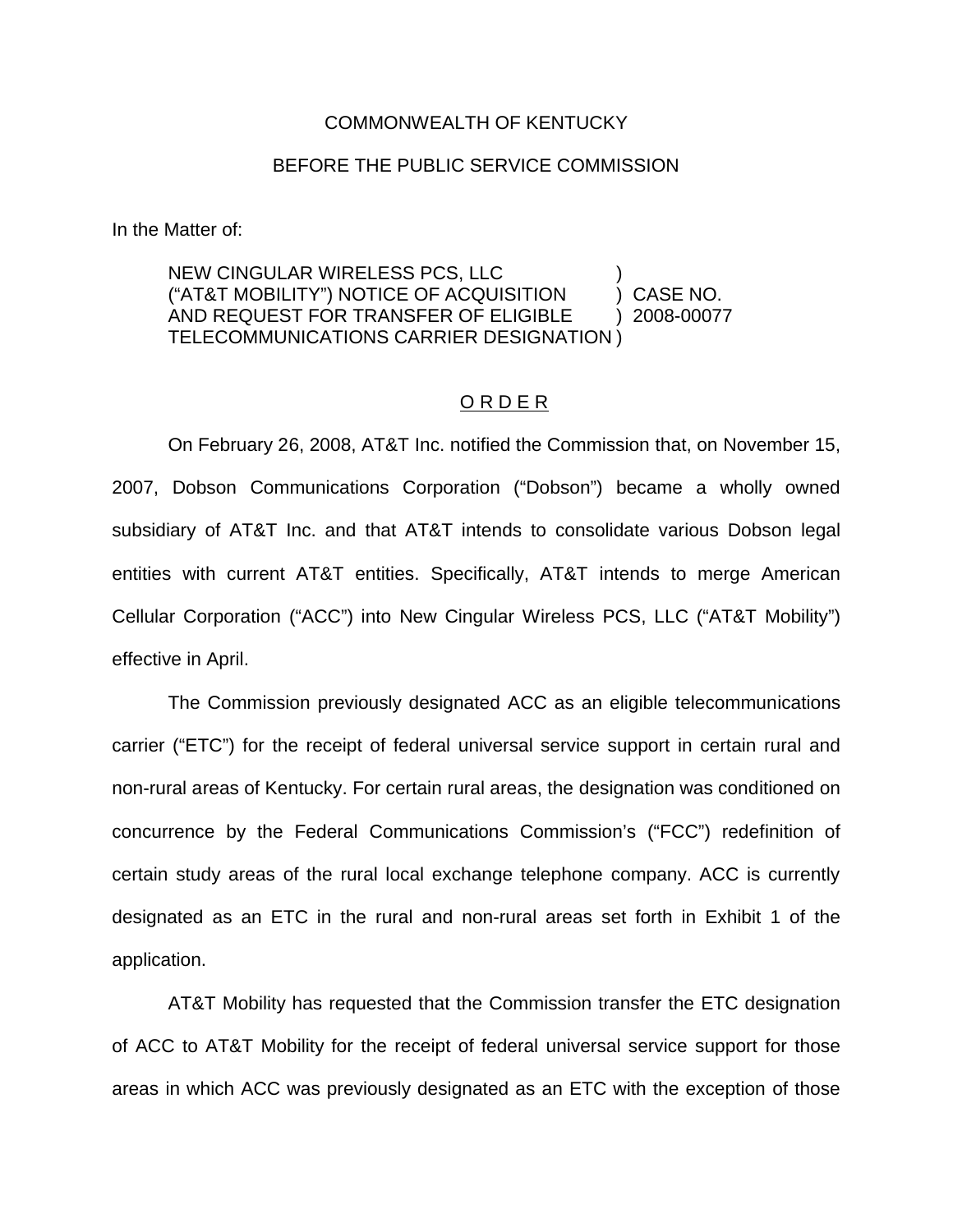areas in KY-6 and KY-8 as set forth in Exhibit 2 of the application. AT&T Mobility is presently not an ETC in Kentucky for the purpose of receiving federal universal service support, and is requesting that the ETC designation be changed to AT&T Mobility for only those rural and non-rural areas set forth in Exhibit 2 of the application. After the transfer, all customers of AT&T Mobility in the ETC-designated areas will be included in the line counts for ETC designation.

AT&T Mobility will abide by the commitments made by ACC in its ETC application. Specifically, consistent with 47 U.S.C. § 214(e)(l) of the federal Communications Act and 47 C.F.R. § 54.201(d) of the FCC's rules, AT&T Mobility commits to offer the services that are supported by federal universal service support mechanisms either using its own facilities or a combination of its own facilities and resale of another carrier's services throughout the ETC-designated areas upon reasonable request, and to advertise the availability of such services and the charges therefor using media of general distribution. In addition, AT&T Mobility commits to continue to participate in the federal Lifeline and Link Up programs in compliance with the FCC's requirements. Further, AT&T Mobility commits to continue to file with the Commission plans for the use of high cost support to be received; records and documentation detailing AT&T Mobility's progress toward meeting its build-out plans; number of complaints per 1,000 handsets; and information detailing the number of unfulfilled requests for service for the past year.

The Commission therefore finds that the transfer of the ETC designation of ACC to AT&T Mobility for those areas in which ACC was previously designated as an ETC